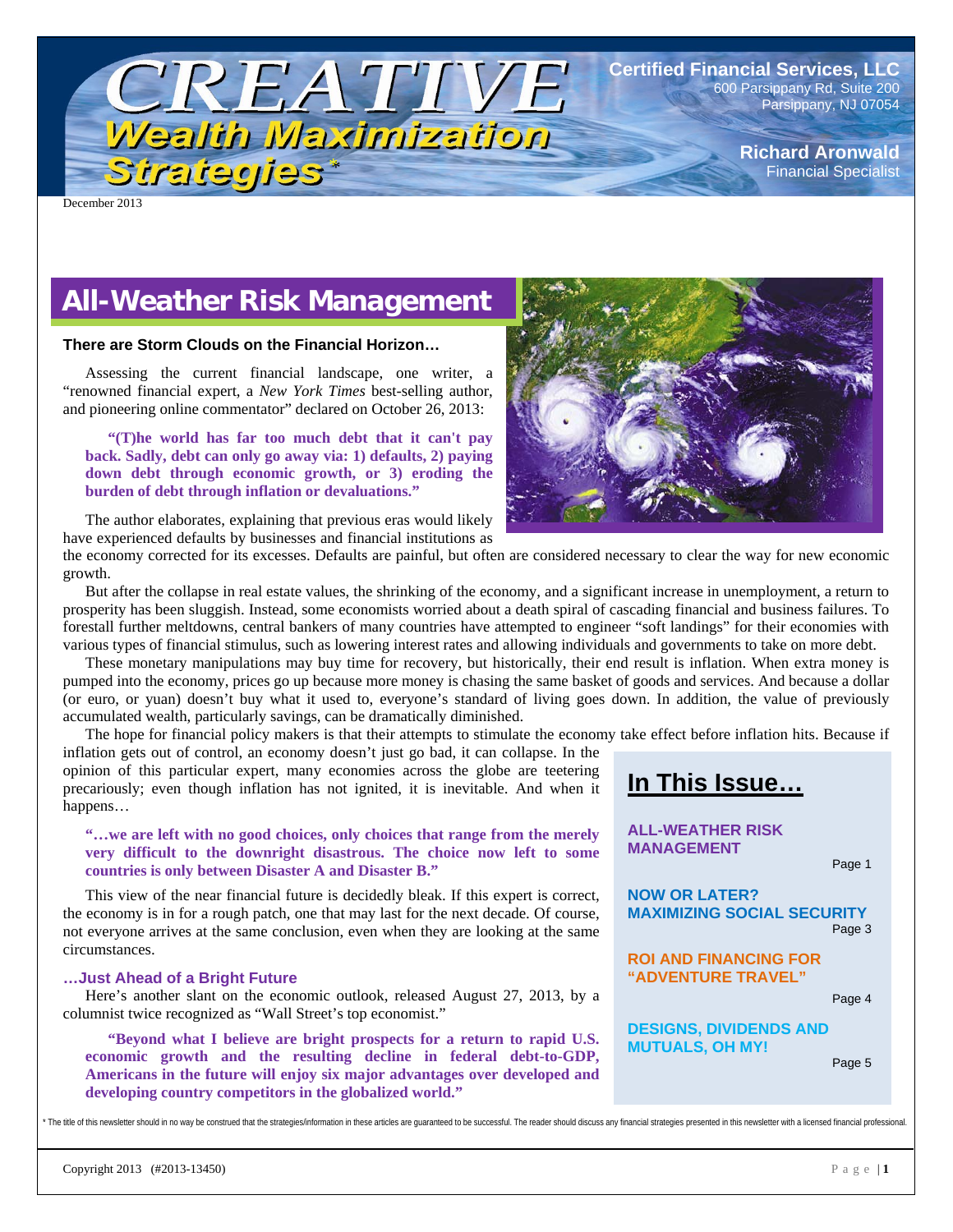The author goes on to give six reasons the United State will "dominate" the global economy in the near future. Here is a brief summary:

1. **The U.S. has favorable demographics.** Unlike most of Europe, Japan, and China, the U.S. has maintained a birthrate at or slightly above replacement, and is relatively open to immigration.

2. A cultural value of independence and individuality leads to **an entrepreneurial spirit**. Job creation and economic growth are not as reliant on government subsidies or regulations.

3. Because it has a lower percentage of higher-priced unionized labor, and the lifetime employment arrangements typically found in Europe or Japan, the **U.S. has a flexible** 

**labor force** that can easily re-allocate to opportunities in new technologies and industries.

4. As Americans begin to "de-leverage" from previous debt, and increase their personal saving, there is a **declining need for foreign financing** of the U.S. economy.

5. **The U.S. has a strong dollar**, i.e., there is a world-wide acceptance of the dollar as the currency of choice in most financial transactions. This means profits from around the globe spill into the U.S. economy, and also at times of crisis or opportunity, money flows into the U.S.

6. New drilling and fracking technologies, which are unlocking vast reserves of natural gas and petroleum from shale, mean **energy independence for the US**.

The columnist acknowledges that the country's debt and inflation issues are concerns, but firmly states:

**"I disagree with the long-term pessimists who, in this age of deleveraging and persistent slow growth, find increasing acceptance. I lean toward a return to rapid U.S. economic growth in the longer run…"** 

This is certainly a happier take on what the future holds. If given a preference, most would probably want this projection to come true. Unfortunately, economic futures aren't decided by vote or popular opinion.

#### **Who is correct?**

Either one could be. Both opinions – each commentary is longer than 10 pages, and accompanied by charts and statistics – are logical and supportable; these two commentators are smart people. But at this point, no one can be certain which event – debt, innovation, or some other unexpected occurrence – will tip the balance one direction or another. And really, that's the point.

**An essential ingredient in a comprehensive financial program is risk management.** Most often, we associate risk management with the threat of financial loss. But there is also an aspect of risk management that considers the financial consequences of missed *profits*. (Economists have a term for it: "opportunity cost," i.e., what you "lose" if you cannot allocate resources to a specific opportunity.) A good risk management plan for personal finance addresses both types of risk, because...



Since you can't predict the future financial "weather," are you situated to thrive in all conditions?

**There are financial risks in bad times.** Declining values – for investments, real estate, businesses – get the most attention in the financial press. But there are other risks associated with a tough economy, such as depleted savings, limited access to credit, and decreasing or interrupted incomes. All of these events can jeopardize economic health.

In addition, there are individual financial challenges which must be addressed, even when an economy is booming. An illness, accident, sudden death, or family crisis can quickly undermine financial progress and stability.

**There are financial risks in good times.** Economic growth is often driven by new industries, new technologies, new markets. Yet even in good times, many would-be entrepreneurs or investors cannot afford the loss of time or

money that a new opportunity requires. Overconfidence is another risk during boom periods. The longer things go well, the greater the tendency to see profitability as a permanent condition. This sometimes leads to financial recklessness – borrowing too much, over-spending, etc. Business history is replete with stories of companies or industries that grew too fast, couldn't handle success, then flamed out.

These "good-time" risks are paralleled in household finance. Some individuals are not prepared for opportunities; they either have no

savings or they are illiquid. Their current situation isn't bad, but doesn't have the flexibility to get better. Perhaps past debt takes all their disposable income, or their access to cash is limited by the loan provisions in their retirement plan. And hubris is always a possible pitfall: If income is up, if the business is thriving, if the investments are throwing off great returns, there is the temptation to "double down," take on more debt, and increase spending, because "we can't lose."

#### **All-Weather Risk Management**

Some risk management strategies, especially those for bad times, are obvious: Insurance of all kinds is great protection against the threat of financial loss. Financial instruments which provide guarantees, either for principal or earnings, may also mitigate accumulation loss. Liquidity, i.e., having cash readily accessible, is an all-purpose risk management tool, for both good and bad times.

In the context of risk management, other products and strategies merit careful evaluation. Reducing debt is usually desirable, but a program to accelerate repayment should be weighed against the opportunity costs of reduced savings or cash flow. Conversely, borrowing to acquire incomeproducing assets (such as commercial real estate) is often considered "good debt" – there might be times to borrow more, instead of less, to leverage your financial opportunity. **In some instances, insurance, usually thought of as loss protection, may serve as a "permission slip" to pursue other opportunities.**

#### **The All-Weather Plan**

Remember, just like the local TV weatherman, economists are notorious for errant forecasts, so you shouldn't structure your financial program based exclusively on sunny predictions or doom and gloom. Prudence dictates a balanced risk management approach, one that not only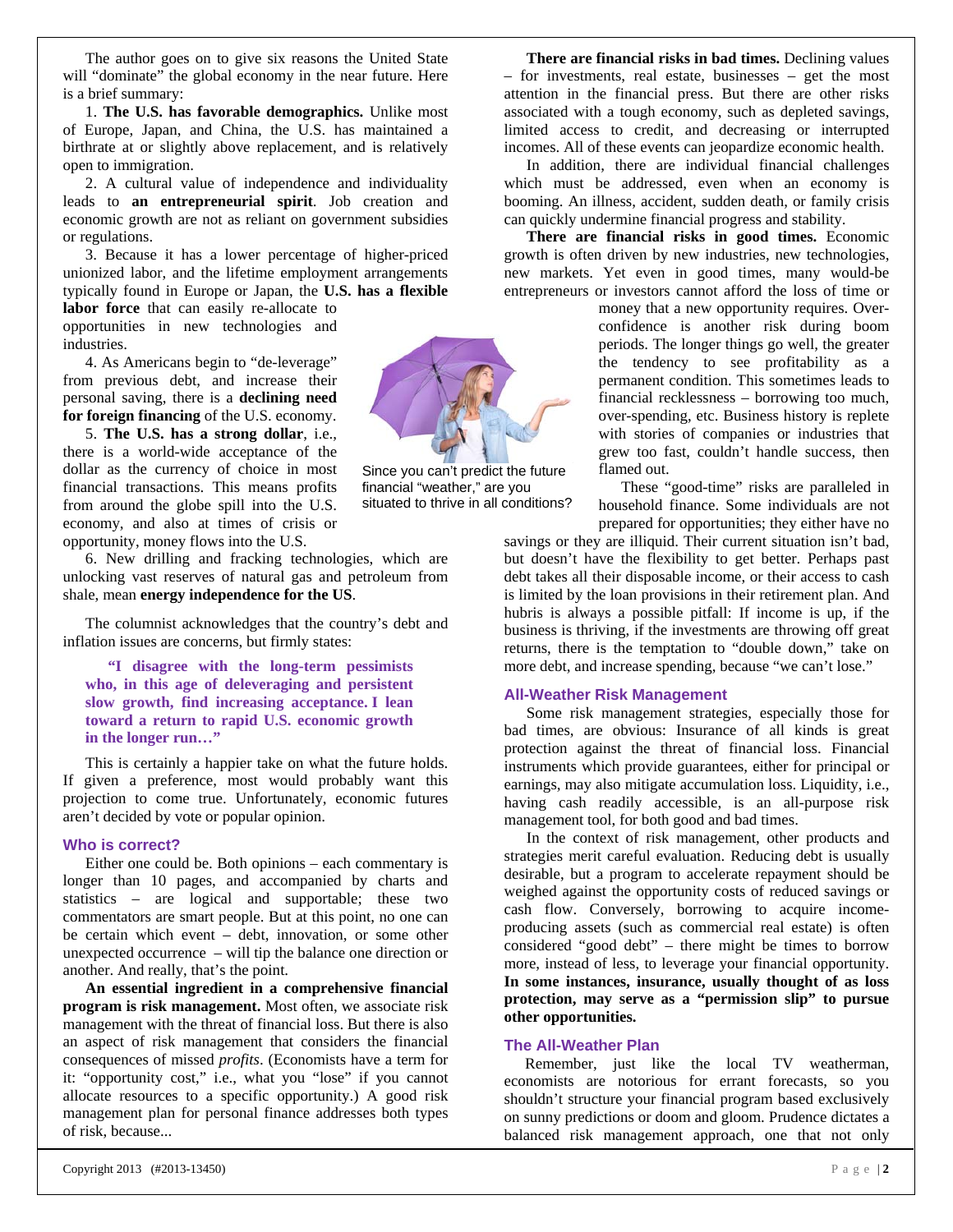protects against loss, but permits participation in opportunities for gain. Here's an interesting list of questions to illustrate an all-weather risk management perspective.

If times are good (or bad), can you…

- Afford to change jobs or careers?
- Sell your home or relocate?
- Forgo employer-sponsored benefits?
- Withstand a period of reduced or no income?

**Momentous times lie ahead. What will they be like? You can't know for sure. Regardless, are you financially positioned to thrive – under all circumstances?** 



\*Contact the Social Security Administration for complete details regarding eligibility for benefits.

The bad thing about complexity is people get confused by it. The good thing about complexity is people who understand it often gain an advantage. This axiom applies to deciding when to start Social Security retirement benefits. Since its inception in the 1930s, Social Security has seen numerous modifications and adjustments, and in almost every instance, these tweaks have made it more challenging to understand and evaluate the program's benefits. It's not that the general concepts are hard to comprehend, it's that the details, and the scenarios that result, are so, well…complex.

#### **The Basic Parameters**

American workers participate in Social Security by paying taxes into the program based on their annual income. These taxes, collected during their working lifetimes, entitle them to receive a monthly income from the Social Security Administration in retirement. The retirement income received is based on two factors: your lifetime earnings, and the age at which you begin receiving benefits.

Age 62 is the earliest one can begin receiving Social Security retirement benefits. This is referred to by the Social Security Administration (SSA) as an "early retirement age." If a retiree selects an early retirement, the monthly lifetime income will be less than if the retiree waits until his/her "full retirement age." In the beginning, full retirement age for Social Security was 65, but this number has been gradually adjusted upward (see chart) so that those born after 1960 have a full retirement age of 67. Thus, someone born in 1953 (who is now 60) has a full retirement age of 66, while a person born in 1957 is eligible for full retirement benefits at age 66 years, 6 months. However, both individuals may begin receiving benefits when they reach 62. If workers elect

to delay receiving retirement benefits beyond full retirement age, they will receive a higher monthly benefit. These increases are accrued on a monthly basis, but once the retiree reaches age 70, increases stop.

| Year of              | Full                                            |
|----------------------|-------------------------------------------------|
| <b>Birth</b>         | <b>Retirement Age</b>                           |
| 1937 or earlier      | 65                                              |
| 1938                 | 65 years, 2 months                              |
| 1939<br>1940<br>1941 | 65 years, 4 months<br>65 years, 6 months        |
| 1942<br>1943-54      | 65 years, 8 months<br>65 years, 10 months<br>66 |
| 1955                 | 66 years, 2 months                              |
| 1956                 | 66 years, 4 months                              |
| 1957                 | 66 years, 6 months                              |
| 1958                 | 66 years, 8 months                              |
| 1959                 | 66 years, 10 months                             |
| 1960 and later       | 67                                              |

This decision, to receive benefits early or wait until age 70, is a simple benefit analysis. Is a lesser monthly benefit received for a longer time more valuable than a larger benefit received over a shorter period? The concept is simple, but the devil is in the details.

For example, here's the SSA explanation for the reduction that comes from taking early retirement:

In the case of *early retirement*, a benefit is reduced 5/9 of one percent for each month before normal (full) retirement age, up to 36 months. If the number of months exceeds 36, then the benefit is further reduced 5/12 of one percent per month.

Thus, someone with a full retirement age of 66 who elects to receive benefits at age 62 is looking at 48 months of reduction, resulting in a 25 percent decrease in monthly income. (According to the formula: 36 months at 5/9 of one percent, totaling 20 percent, plus 12 months at 5/12 of one percent for an additional 5 percent.) If one's projected monthly benefit at age 66 is \$1,600/mo., electing to receive Social Security at 62 reduces the amount to \$1,200/mo.

Conversely, Social Security adds 2/3 of one percent each month to the full retirement benefit for those who delay benefits beyond full retirement age. Using the previous example, waiting until 70 would result in a 32 percent increase in monthly benefit, or \$2,112/mo.

While \$2,112/mo. is 76 percent more income than the \$1,200/mo. received at age 62, the person who elects early retirement collects \$115,200 during the 96 months between 62 and 70. To equal the total benefits received, the retiree in this example would have to live until age 79½ for his benefits to exceed those received by starting at 62. (And this number doesn't include a calculation of what the \$115,200 might have been worth if it was profitably invested.)

#### **Wait, there's more…**

Social Security also extends retirement benefits to spouses of workers, even those who didn't work or pay taxes into the program. This benefit may be collected as long as the spouse is at least 62, and the primary worker is at full retirement age – even if the worker is not yet receiving benefits. Quoting the SSA website: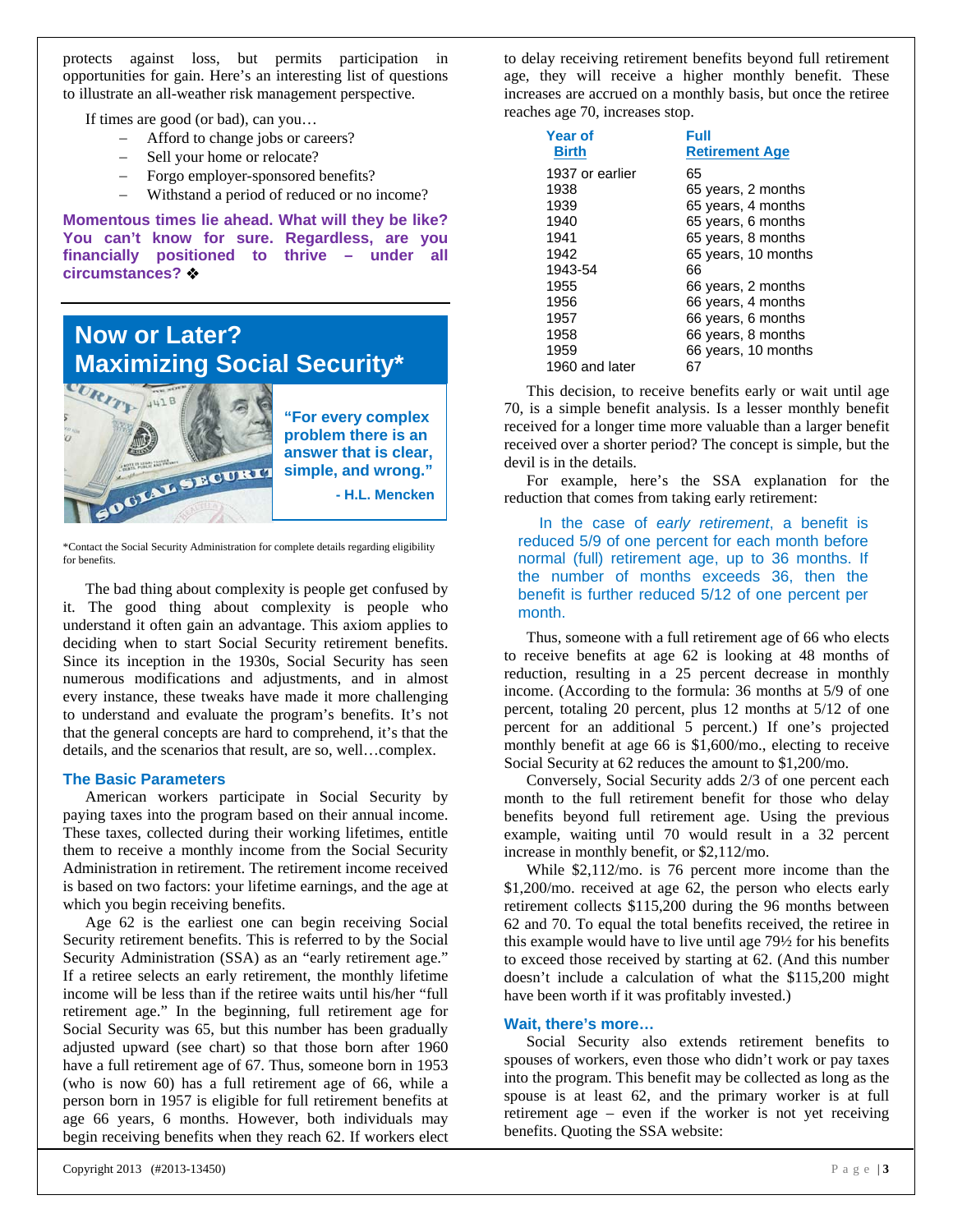"If you are full retirement age, you can apply for retirement benefits and then request to have payments suspended. That way, your spouse can receive a spouse's benefit and you can continue to earn delayed retirement credits until age 70."

Sometimes referred to as a switching strategy, this maneuver allows a couple to begin receiving benefits now, then switch to a higher monthly income later.

Start with the age 62-70 calculations, add the spousal options, throw in some life expectancy projections and you have the ingredients for a very complex financial decision, one where improper timing can cost you "\$100,000 to \$150,000 over a lifetime," according to an October 21, 2013, *USAToday* article. Yet, financial author Jack Tatar says this decision is "probably the least-evaluated decision for retirees."

However, as more Baby Boomers cross the full retirement age threshold, the market for evaluating Social Security is increasing, and several financial institutions have developed online calculators to help retirees plan their SSA benefits. This ability to quickly assess your options is obviously a positive. There's only one problem: Many retirees don't have outside assets to maximize their Social Security.

#### **To Maximize Social Security, You Need Other Assets**

Because both the annual increase for delaying benefits past full retirement (8%) and the annual decrease for taking early retirement (6.6%) are higher than current interest rates, the consensus among Social Security specialists is that many retirees would benefit from delaying their payments to age 70. However, according to the Social Security Administration, 41.4% of Americans elect to begin receiving monthly retirement benefits at soon as they become eligible at age 62. Why? Most Americans can't wait; they need the money now. AARP's Public Policy Institute found that "half of Americans 65 and older rely on Social Security for at least 50% of their family income; 23% rely on Social Security for 90% or more of their family income."

For prospective Social Security recipients, waiting until 70 for benefits may require income distributions from other sources for the years between age 62 and 70. Assets used to provide income need to be liquid, with stable values and dependable returns. If these payments are scheduled for several years, the amounts required in lieu of Social Security may compel a restructuring of one's portfolio.

These re-allocation and benefit decisions may also impact your income taxes. Considering all the variables for Social Security and how outside assets may be integrated in the process, most prospective retirees should consider professional input regarding their decision.

For those in the middle class approaching retirement, maximizing your Social Security benefits can represent a substantial long-term upgrade in retirement income. For those with high earnings histories who have also accumulated substantial assets, the current maximum Social Security payment of approximately \$2,500/mo. may not impress. But if you paid into the plan, you are entitled to benefits. Even if you don't "need it," the financially efficient response is to maximize your benefits.

### **ROI (Return on Investment) and Financing for…**



Let's say your son is a senior in high school, and while reasonably intelligent, he has not expressed a definitive interest in a career path. "I just don't know what I want to do when I grow up," he says with a shrug. One day, a brochure comes in the mail, addressed to him. The glossy fold-out has a simple, bold message on the front:

#### **Explore the world. And in the process, find yourself!**

"Hey," he says, flipping you the brochure, "I think I might be interested in this. What do you think?"

The item is from an "adventure travel company." The trip: a four-year "tour of the world," one that promises to "expose you to new cultures, introduce you to new friends, provide new experiences, uncover new passions, and shape your future."

"A four-year vacation?" you ask, slightly puzzled.

"Hey, I did a little more research online. It's not a "vacation" vacation – it's an *adventure*. You don't just relax and take pictures. You do stuff, you learn things. They call it a journey of self-discovery, a way to give you a broader perspective on the world, to maybe help you figure out what you want to do with the rest of your life. You know that's sort of something I need right now – a way to figure out what I want to do."

"I guess I was hoping the school's guidance counselor might be able to provide some input," you respond, with just a touch of sarcasm. "But, you never know. So tell me, how much does this great adventure cost?"

"Well, depending on where you go, it's between \$80,000 and \$160,000. Understand, that's for the full four years. You don't have to pay it all upfront, you can go year-by-year. And that price covers everything – living accommodations, food, the events, everything."

Trying to stay calm, and not show sticker shock, you ask the follow-up question: "And how did you think you would pay for this great adventure?"

Your son gets a little sheepish. "Ah, you know, I wasn't sure. I mean, from what I read, it seems like a lot of the kids that go on these adventures have their parents pay for it, y'know, sort of a graduation present instead of a car. And for others, they borrow to pay for the trip."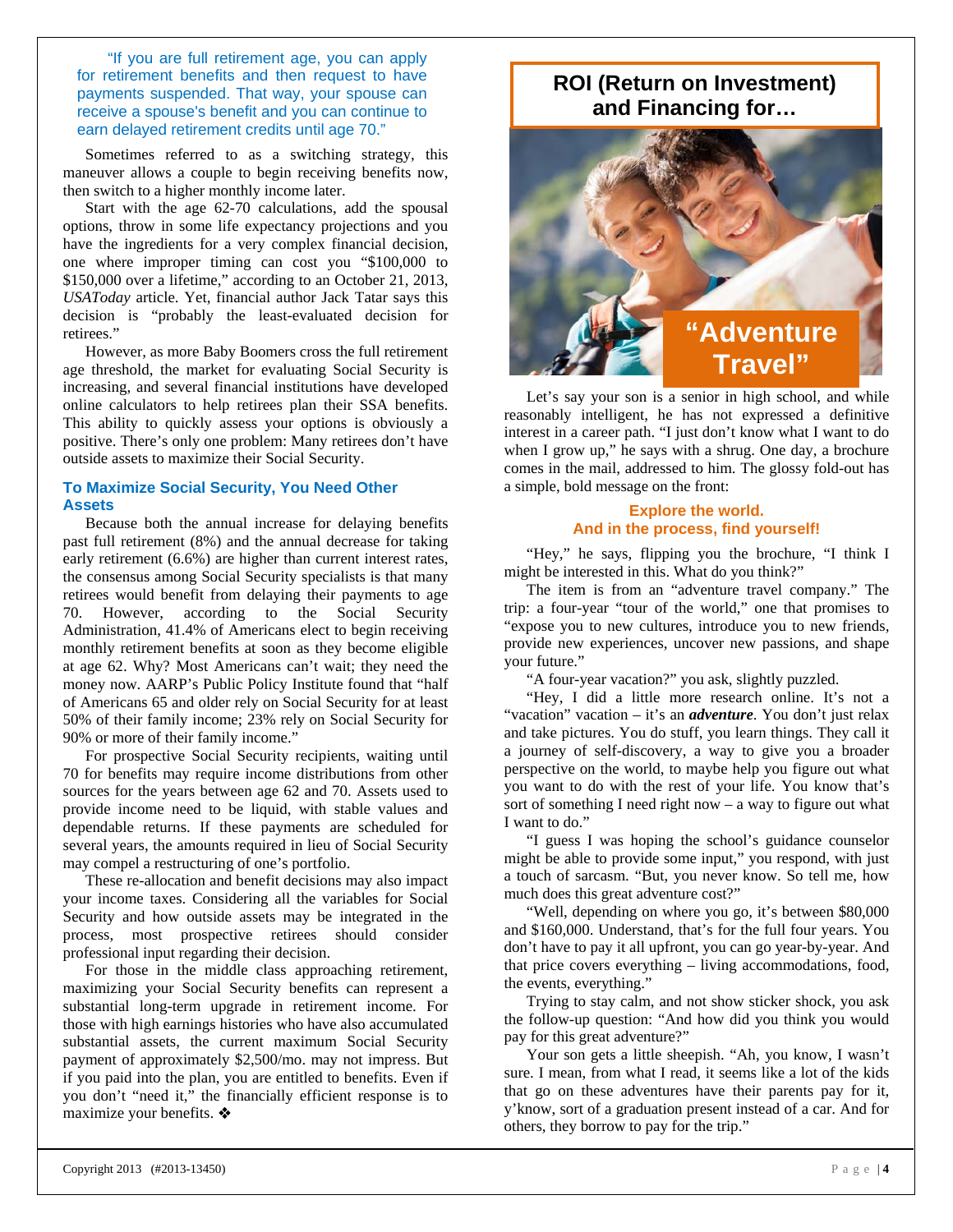"What?" This conversation is taking a surreal twist. "You mean to tell me people borrow \$80,000 to \$160,000 *to go on vacation?*"

"Dad, like I said before, it's not a vacation. It's an adventure."

If you haven't yet been able to read between the lines, simply substitute "college" for "adventure." Get the idea?

For the last half-century, the standard thinking was that a college education would quickly pay for itself, in both higher starting incomes and lifetime earnings. But in today's sluggish job market, attaining a college degree is not a sure ticket to a lifelong career, or even steady employment. So while four (or more) years of higher education may significantly expand your child's knowledge and mature their character, the financial costs of a four-year "adventure in self-discovery" can be pretty steep. Which leads to the question: What is the main objective of a college education – higher earning potential or greater self-enlightenment?

However you answer the first question, others follow: Should return on investment be the deciding factor in pursuing a field of study? And if the prospects for employment in one's field are slim, what is the justification for borrowing to obtain a degree?

Beginning November 2013, *Wall Street Journal* readers were asked in an online survey:

#### **How should a potential salary factor into choosing a college major?**

As of November 12, 2013, the results were as follows:

**20.4%** said "college is about finding your passion."

**28.1%** said "get a degree with big earnings potential."

**51.6%** said "plays a role, but not a deciding factor."

Based on these results, over 70 percent say pursuing a college degree is not primarily about future earnings. And that's okay. There is no rule that requires every financial decision to deliver a tangible return on investment. Intangible benefits, while they may not be quantifiable, are very real. A home of one's own, a special car, a work of art, a luxury item, all can provide great personal satisfaction. It's also understandable that parents might willingly spend their own assets to give their children some of these intangible benefits.

But what about borrowing (a lot of money) to obtain an intangible benefit? If the "adventure travel" analogy is valid, how many people would choose to begin their financial lives by borrowing almost \$100,000 for an adventure? Further, how many financial institutions would lend this amount to an 18-year-old with no employment, no proven skills or collateral assets?

A college education has undeniable value. But prospective students and their parents should carefully weigh the financial dynamics of borrowing to obtain a degree. Skim the headlines and read how many recent graduates are struggling to stay afloat while dragging anchors of student loan debt. It may take longer, but a save-and-pay-as-you-go plan might be the financially efficient way to pay for your educational "adventure." And parents…

**IF YOU WANT TO GIVE YOUR CHILDREN THE ADVENTURE OF A GREAT EDUCATION, NOW IS THE TIME TO BEGIN THE FUNDING PROCESS**.



**Designs, Dividends and Mutuals,**  *Oh My!* 

In an article on developing a financial foundation for one's children and grandchildren, Tom Dyson, the publisher of a financial newsletter, spoke first of instructing one's heirs in order to make them financially literate. This is essential, because according to Dyson, *"there will be no mercy for the financially illiterate in the future."*

Beyond educating them in financial fundamentals, Dyson then encouraged parents or grandparents to establish investment accounts for their offspring, referencing the stock market as a great place to experience the magic of compounding.

Then, after these generalities, Dyson made a shift to a very specific recommendation for long-term compounding: "a uniquely designed, dividend-paying, whole life insurance policy from a mutual insurance company."2

So…are you among the financially literate who know what these terms mean? And, why might someone consider them important?

On further reading, it is apparent that Dyson is structuring these whole life insurance policies to maximize their potential for cash value accumulation. Building significant amounts of cash in a whole life insurance policy is not a new or radical idea, and depending on their circumstances, some consumers may find many of the features of a cash value-rich policy attractive. However, since whole life policies are far from generic, the terms mentioned above can impact the performance of a contract geared toward cash value accumulation.

Speaking to the unique design issue, the consumer must remember that even if accumulation is a stated objective, this financial instrument is first and foremost a life insurance contract. To this end, in 1988, Congress and the IRS established limits on how much cash may be accumulated inside a contract and still be considered a life insurance policy. If a contract holder exceeds these limits, the policy becomes a Modified Endowment Contract  $(MEC)^3$ , and the cash values lose much of their tax-favored characteristics.